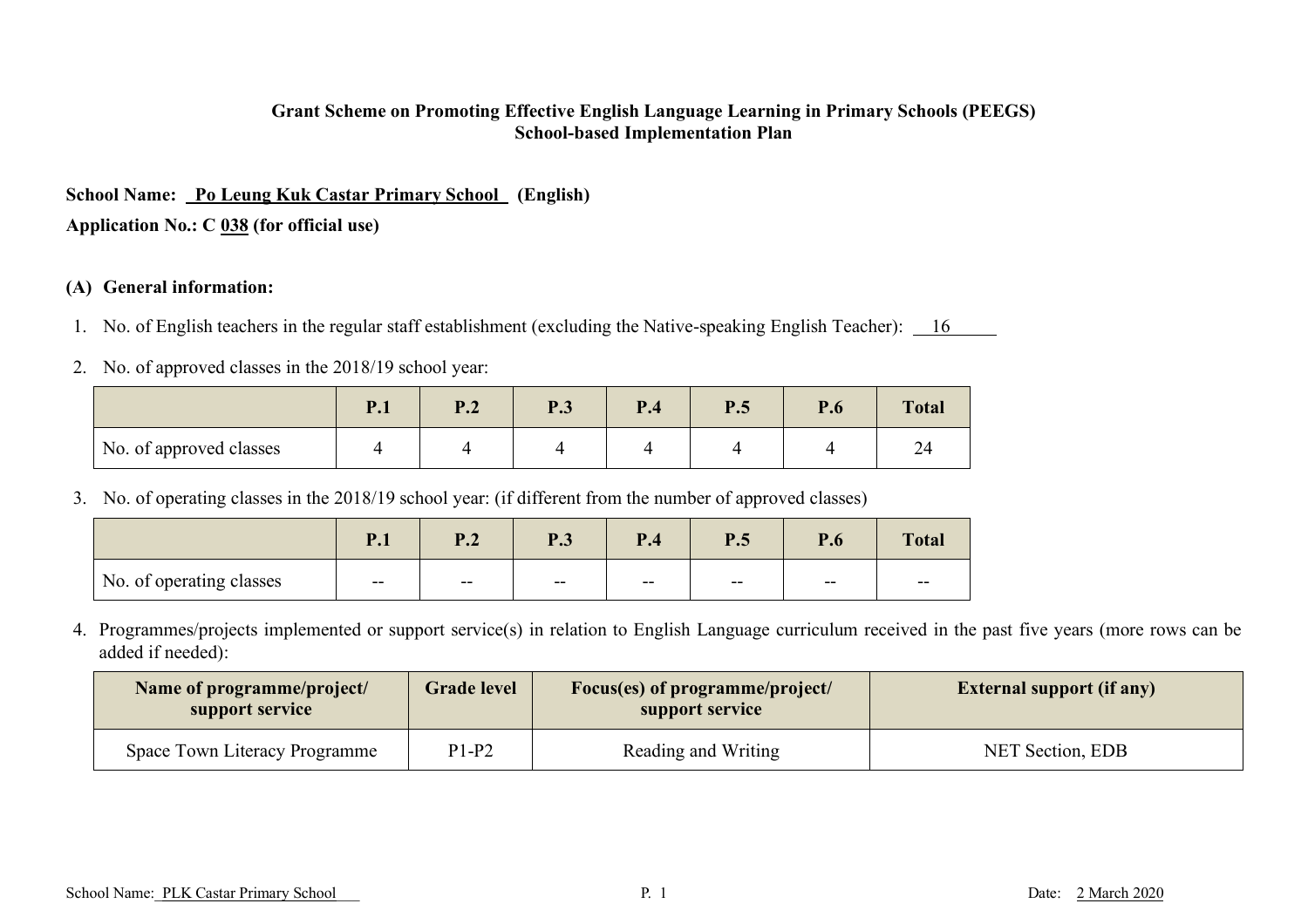### **(B) SWOT Analysis related to the learning and teaching of English:**

| <b>Strengths</b>                                                                                                                                                         | <b>Opportunities</b>                                                                                                                                                                               |
|--------------------------------------------------------------------------------------------------------------------------------------------------------------------------|----------------------------------------------------------------------------------------------------------------------------------------------------------------------------------------------------|
| 1. Supportive school management team and school principal in<br>developing English curriculum.                                                                           | PEEGS on promoting effective English language learning<br>1.<br>Changing of English textbooks which support the implementation of                                                                  |
| 2. Professional and innovative NET in enriching the teaching in our<br>school                                                                                            | self-directed and thematic learning                                                                                                                                                                |
| 3. Passionate and hard-working teachers ready to accept new<br>development in English curriculum.                                                                        |                                                                                                                                                                                                    |
| 4. Provision of opportunities to extend learning both inside and outside<br>classroom (e.g. English Fun Day, English morning assembly and<br>lunchtime reading sessions) |                                                                                                                                                                                                    |
| 5. Well-behaved students with basic e-learning experiences                                                                                                               |                                                                                                                                                                                                    |
| Space Town Programme serves a good foundation in integrating<br>6.<br>reading workshop into the core General English programme.                                          |                                                                                                                                                                                                    |
| <b>Weaknesses</b>                                                                                                                                                        | <b>Threats</b>                                                                                                                                                                                     |
| The KS2 curriculum is bound by the course content of the textbooks<br>that needs enrichment.                                                                             | Half of the English teachers have not received Space Town training yet<br>1.<br>and more professional development is needed.<br>Curriculum transition from KS1 (Space Town) to KS2 is underway and |
| Students lack exposure to a variety cross-curricular text types.<br>3. Students lack the experience in using English in life-like situations.                            | more measures have to be adopted for ensuring smooth transition.                                                                                                                                   |

### **(C) Measure(s) taken through the grant under the English Enhancement Grant Scheme for Primary Schools, if any:**

**(More rows can be added, if needed.)**

| Area(s) of Development                                 | Usage(s) of the grant                  | <b>Grade Level</b> |
|--------------------------------------------------------|----------------------------------------|--------------------|
| Development of phonics, reading and writing curriculum | Hiring of a teaching assistant         |                    |
|                                                        | 2. Procurement of consultancy services | P.1                |
|                                                        | Purchase of teaching resources         |                    |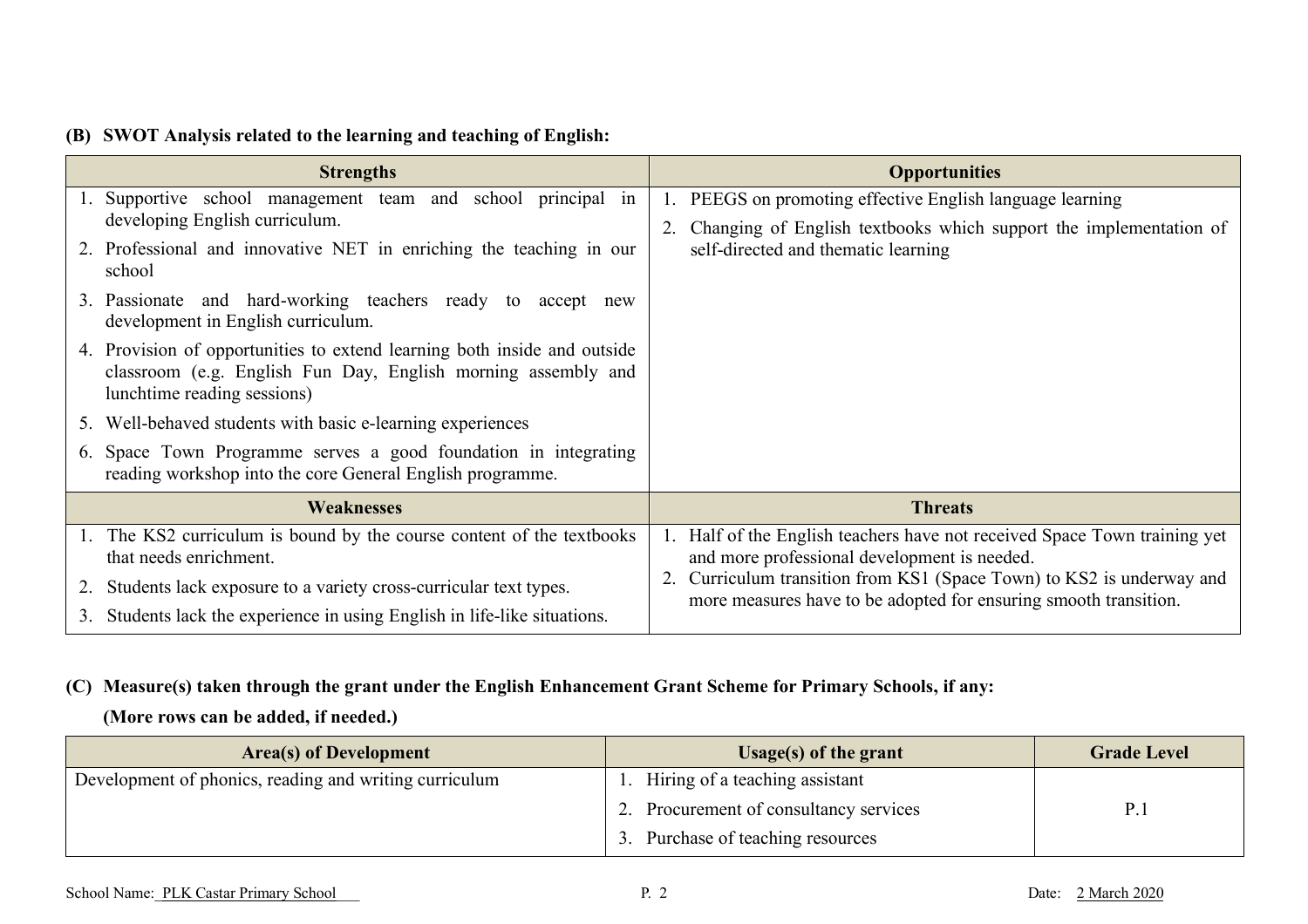| Proposed target area(s) of development<br>(Please $\mathbf{\nabla}$ the appropriate box(es) below)                                                                                                                                                              |        | <b>Proposed usage(s) of the Grant</b><br>(Please $\boxtimes$ the appropriate box(es) below) | <b>Time scale</b><br>(Please $\boxtimes$ the<br>appropriate<br>box(es) below) |        | <b>Grade</b> level<br>(Please $\boxtimes$ the<br>appropriate<br>box(es) below) |
|-----------------------------------------------------------------------------------------------------------------------------------------------------------------------------------------------------------------------------------------------------------------|--------|---------------------------------------------------------------------------------------------|-------------------------------------------------------------------------------|--------|--------------------------------------------------------------------------------|
| Enrich the English language environment in school through<br>☑                                                                                                                                                                                                  | ☑      | Purchase learning and teaching resources                                                    | $\boxtimes$ 2019/20 school                                                    | $\Box$ | P.1                                                                            |
| - conducting more English language activities*                                                                                                                                                                                                                  |        |                                                                                             | year                                                                          | $\Box$ | P.2                                                                            |
| (*Please delete as appropriate)                                                                                                                                                                                                                                 | ☑      | Employ part-time teachers                                                                   | $\boxtimes$ 2020/21 school                                                    | □      | P.3                                                                            |
| Promote reading across the curriculum in respect of the<br>☑<br>updated English Language Curriculum (Primary) under                                                                                                                                             |        | (*Please delete as appropriate)                                                             | year                                                                          | ☑      | P.4                                                                            |
| "Ongoing Renewal of the School Curriculum - Focusing,                                                                                                                                                                                                           |        |                                                                                             |                                                                               | ☑      | P.5                                                                            |
| Deepening and Sustaining"<br>(*Please delete as appropriate)                                                                                                                                                                                                    | $\Box$ | full-time* or part-time*<br>Employ<br>teaching<br>assistant                                 |                                                                               | $\Box$ | P.6                                                                            |
|                                                                                                                                                                                                                                                                 |        | (*Please delete as appropriate)                                                             |                                                                               |        |                                                                                |
| Enhance e-learning in respect of the updated English<br>☑<br>Language Curriculum (Primary) under "Ongoing Renewal<br>of the School Curriculum - Focusing, Deepening and<br>Sustaining"                                                                          |        | Procure service for conducting English language<br>activities                               |                                                                               |        |                                                                                |
| Cater for learner diversity with equal emphasis on more able<br>$\Box$<br>and less able students in respect of the updated English<br>Language Curriculum (Primary) under "Ongoing Renewal of<br>the School Curriculum – Focusing, Deepening and<br>Sustaining" |        |                                                                                             |                                                                               |        |                                                                                |
| Strengthen assessment literacy in respect of the updated<br>$\Box$<br>English Language Curriculum (Primary) under "Ongoing<br>Renewal of the School Curriculum - Focusing, Deepening<br>and Sustaining"                                                         |        |                                                                                             |                                                                               |        |                                                                                |

# **(D) Focus(es) of the school's proposed school-based English Language curriculum initiative(s) to be funded under PEEGS**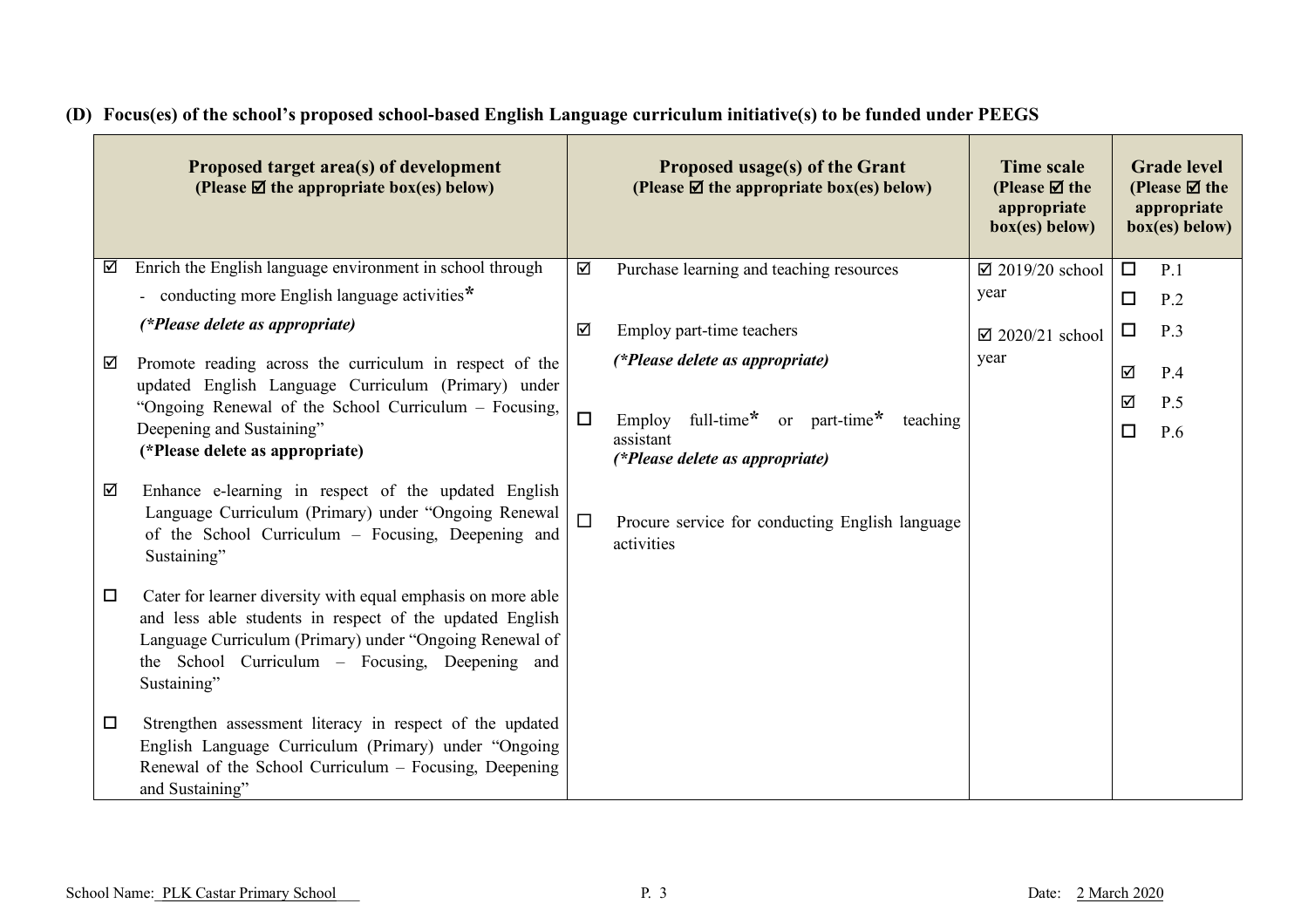# **(E) How to implement the proposed school-based English Language curriculum initiative(s) funded by PEEGS?**

**(More rows can be added, if needed.)**

|                                                                                                                                             | Proposed school-based English Language curriculum<br>initiative(s)                                                                             | Grade<br>level | <b>Time scale</b><br>(month/year)                                    | <b>Expected outcomes/</b><br>Deliverables/<br><b>Success criteria</b><br>( <i>preferably</i><br><i>measurable</i> ) | <b>Sustainability</b>                                   | <b>Methods of</b><br>progress-monitoring<br>and evaluation                             |  |  |
|---------------------------------------------------------------------------------------------------------------------------------------------|------------------------------------------------------------------------------------------------------------------------------------------------|----------------|----------------------------------------------------------------------|---------------------------------------------------------------------------------------------------------------------|---------------------------------------------------------|----------------------------------------------------------------------------------------|--|--|
| To promote reading across the curriculum (RaC) and enhance e-learning in respect of the updated English Language Curriculum (Primary) under |                                                                                                                                                |                |                                                                      |                                                                                                                     |                                                         |                                                                                        |  |  |
|                                                                                                                                             | Ongoing Renewal of the School Curriculum - Focusing, Deepening and Sustaining" through:                                                        |                |                                                                      |                                                                                                                     |                                                         |                                                                                        |  |  |
|                                                                                                                                             | procuring professional services;                                                                                                               |                |                                                                      |                                                                                                                     |                                                         |                                                                                        |  |  |
|                                                                                                                                             | hiring a part-time supply teacher for creating room for the core team for development work); and                                               |                |                                                                      |                                                                                                                     |                                                         |                                                                                        |  |  |
|                                                                                                                                             | purchasing learning and teaching resources                                                                                                     |                |                                                                      |                                                                                                                     |                                                         |                                                                                        |  |  |
|                                                                                                                                             | at P.4-P.5                                                                                                                                     |                |                                                                      |                                                                                                                     |                                                         |                                                                                        |  |  |
|                                                                                                                                             | <b>Objectives</b>                                                                                                                              | P4 & P5        | P.4<br>Initial planning                                              | Project Deliverables:<br><b>RaC Modules</b>                                                                         | The newly-<br>developed                                 | Our teachers will<br>generate reports to                                               |  |  |
|                                                                                                                                             | The P.4-P.5 RaC programme is launched for                                                                                                      |                | Sept 2019                                                            | A resource pack                                                                                                     | teaching and                                            | keep track of                                                                          |  |  |
|                                                                                                                                             | facilitating smooth transition from Key Stage 1 to<br>Key Stage 2 i.e. from "learning to read" to<br>"reading to learn";                       |                | Planning with<br>the part-time<br>teacher                            | including lesson<br>plans and learning<br>and teaching<br>materials covering a                                      | learning<br>materials will<br>be integrated<br>into our | students' learning<br>as well as provide<br>support and<br>feedback                    |  |  |
|                                                                                                                                             | maximising students' exposure to a broad array of<br>$\overline{a}$<br>text types and genres on cross-curricular topics;                       |                | Oct 2019                                                             | total of 16 lessons<br>will be developed                                                                            | General English<br>curriculum, and                      | accordingly.                                                                           |  |  |
|                                                                                                                                             | supplementing the existing textbooks<br>with<br>self-directed learning and e-learning materials;                                               |                | Implementation<br>and                                                | for each level.                                                                                                     | we will follow<br>the same                              | Completion ratio<br>for measuring the                                                  |  |  |
|                                                                                                                                             | enhancing students' vocabulary, thinking, creative<br>$\overline{a}$<br>and reading skills; and                                                |                | evaluation<br>Nov 2019                                               | <b>English Fun Day</b><br>4 reading game<br>booths will be                                                          | approach to<br>expand this<br>programme to              | effectiveness of<br>independent<br>reading                                             |  |  |
|                                                                                                                                             | of<br>teachers'<br>understanding<br>improving<br>$\overline{\phantom{a}}$<br>cross-curricular<br>reading<br>instructions<br>and<br>e-Learning. |                | Final review<br>and<br>modification of<br>the RaC module<br>Dec 2019 | designed and be<br>added to the existing<br>game booths to<br>enrich the reading<br>atmosphere.                     | other grade<br>levels in the<br>future.<br>The learning | programmes will<br>also be recorded.<br>Follow up<br>measures including<br>identifying |  |  |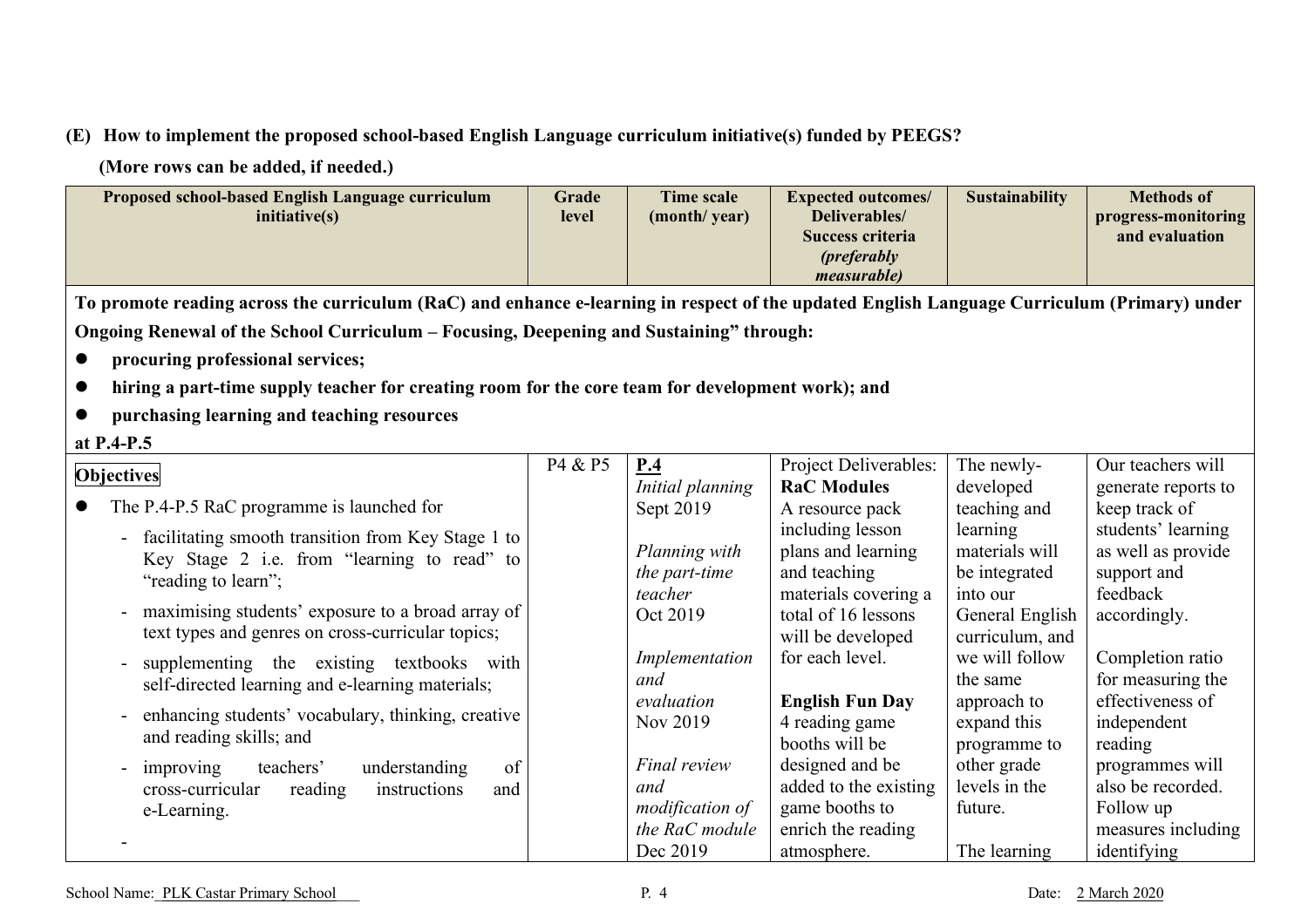| Proposed school-based English Language curriculum<br>initiative(s)                                                                                                                                                                                                                                                                                                                                                                                                                                                                                                                                                                                                                                                                                                                                                                                                                                                                                                                                                                                                                                                                                                                                                                                                                                      | Grade<br>level | <b>Time scale</b><br>(month/year)                                                                                                                                                                                       | <b>Expected outcomes/</b><br>Deliverables/<br><b>Success criteria</b><br>( <i>preferably</i><br><i>measurable</i> )                                                                                                                                                                                                                                                                                                                                                   | <b>Sustainability</b>                                                                                                                                                                                                                                                                                                                                                                                                                                                                                                   | <b>Methods of</b><br>progress-monitoring<br>and evaluation                                                                                                                                                                                                                                                                                                                                                                                                                                                                                 |
|---------------------------------------------------------------------------------------------------------------------------------------------------------------------------------------------------------------------------------------------------------------------------------------------------------------------------------------------------------------------------------------------------------------------------------------------------------------------------------------------------------------------------------------------------------------------------------------------------------------------------------------------------------------------------------------------------------------------------------------------------------------------------------------------------------------------------------------------------------------------------------------------------------------------------------------------------------------------------------------------------------------------------------------------------------------------------------------------------------------------------------------------------------------------------------------------------------------------------------------------------------------------------------------------------------|----------------|-------------------------------------------------------------------------------------------------------------------------------------------------------------------------------------------------------------------------|-----------------------------------------------------------------------------------------------------------------------------------------------------------------------------------------------------------------------------------------------------------------------------------------------------------------------------------------------------------------------------------------------------------------------------------------------------------------------|-------------------------------------------------------------------------------------------------------------------------------------------------------------------------------------------------------------------------------------------------------------------------------------------------------------------------------------------------------------------------------------------------------------------------------------------------------------------------------------------------------------------------|--------------------------------------------------------------------------------------------------------------------------------------------------------------------------------------------------------------------------------------------------------------------------------------------------------------------------------------------------------------------------------------------------------------------------------------------------------------------------------------------------------------------------------------------|
| Core team<br>The core team includes 2 panel heads and 4 target<br>level English teachers. They will collaborate with a<br>newly-hired part-time teacher in developing the RaC<br>modules and introduce e-Learning to the language<br>classrooms.<br>A part-time supply teacher will take up around 20<br>lessons of the core team (English or non-English).<br>Term 2<br>Term 1<br>P.5 core team<br>P.4 core team<br>The part-time teacher, a bachelor's degree holder in<br>education with at least 3-year experience delivering<br>drama, reading and writing workshops in Hong Kong,<br>will be hired through a service provider. He/She will<br>provide at least 34 hours of service co-planning,<br>delivering and evaluating the RaC modules with the<br>core team.<br>Initial co-planning work will commence in September<br>2019/January 2020. The core team will finalise the<br>programme framework and develop learning and<br>teaching materials with the part-time teacher in<br>October 2019/February 2020.<br>The part-time teacher will co-teach the workshops (2)<br>$\bullet$<br>classes – the more able and less able classes) with the<br>level teachers. Peer lesson observations will be<br>arranged and other level teachers will implement the<br>modules in their own classes. |                | P.5<br>Initial planning<br>Jan 2019<br>Planning with<br>the part-time<br>teacher<br>Feb 2020<br>Implementation<br>and<br>evaluation<br>Mar 2020<br>Final review<br>and<br>modification of<br>the RaC module<br>Apr 2020 | Measurable<br>Outcomes:<br>Over $60\%$ of the P.4<br>and P.5 students will<br>have more<br>confidence in<br>presentation skills<br>and skills in reading.<br>100% of target level<br>students will finish<br>at least 4 titles.<br>Reading assessment<br>results of over 60%<br>of students at P.4<br>and P.5 will improve<br>by $5\%$ .<br>80% of target level<br>teachers will develop<br>a better<br>understanding of<br>cross-curricular<br>reading instructions. | and teaching<br>materials will<br>be updated after<br>our evaluation<br>meetings at the<br>end of each<br>school year to<br>fit the needs of<br>our students.<br>We will record<br>the lesson<br>demonstrations<br>and tryouts, and<br>videos will be<br>shared among<br>our teachers so<br>that knowledge<br>can be<br>transferred,<br>disseminated<br>and sustained<br>among our<br>English team.<br>The e-books<br>will be stored in<br>the school's<br>intranet and<br>used without<br>incurring<br>additional cost | commonly made<br>mistakes and<br>offering support<br>outside class time<br>will also be taken.<br>We will also<br>discuss and<br>evaluate topics<br>which can motivate<br>our students to read<br>more.<br>Surveys will be<br>conducted for<br>teachers and<br>students once every<br>year to monitor the<br>progress.<br>We will conduct<br>lesson observations<br>and review<br>meetings once<br>every school term,<br>and will update the<br>materials based on<br>the feedback from<br>teachers and<br>students.<br>Core teachers will |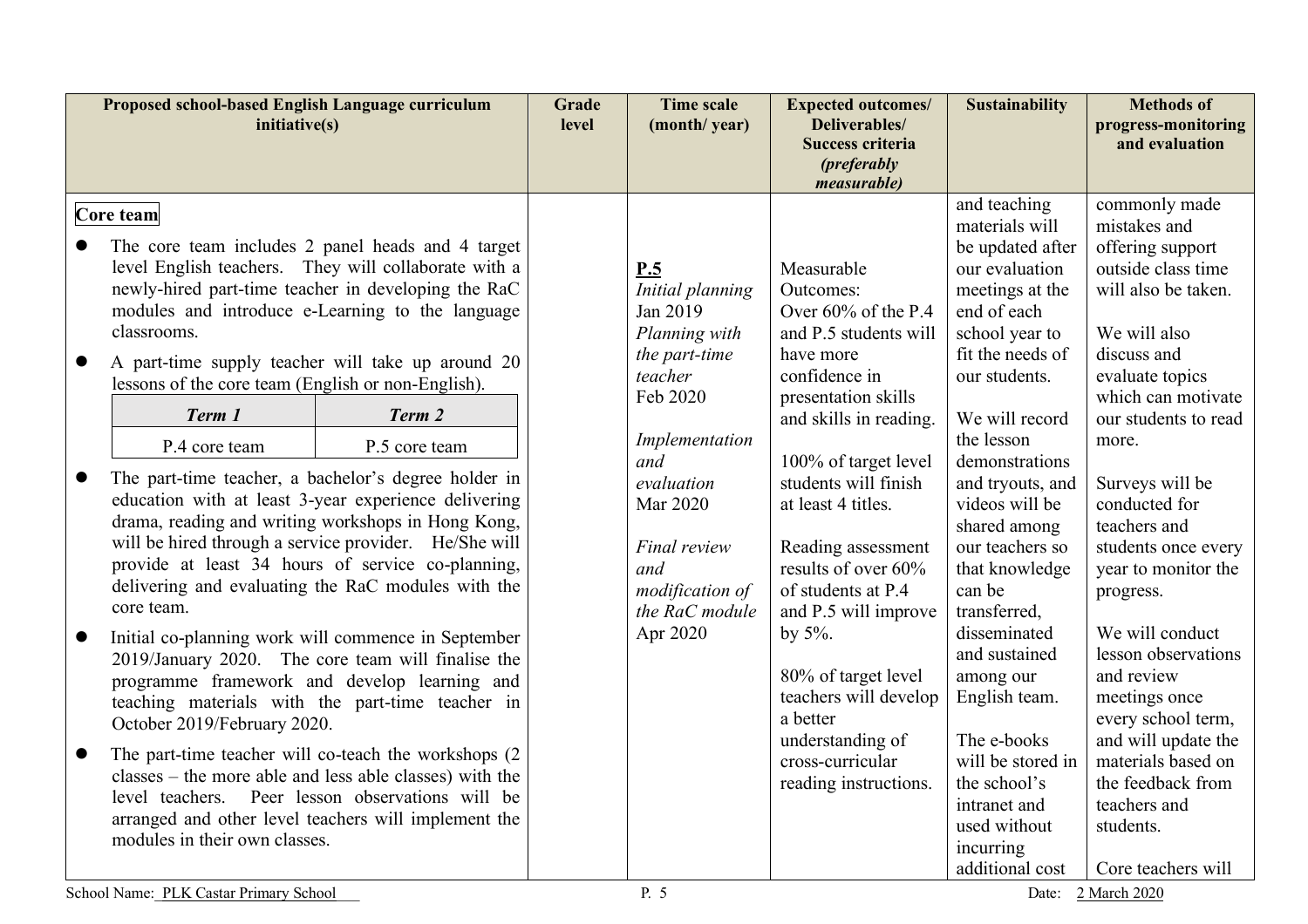|                                                                                                                              |                                                                                                                                                                                                                                                                                                                                                                           | initiative(s)         | Proposed school-based English Language curriculum                                                                                                                                                                                                                                                                                                                                             | Grade<br>level | <b>Time scale</b><br>(month/year) | <b>Expected outcomes/</b><br>Deliverables/<br><b>Success criteria</b><br>( <i>preferably</i><br><i>measurable</i> ) | <b>Sustainability</b>                                                                                                                | <b>Methods of</b><br>progress-monitoring<br>and evaluation                                                                                          |
|------------------------------------------------------------------------------------------------------------------------------|---------------------------------------------------------------------------------------------------------------------------------------------------------------------------------------------------------------------------------------------------------------------------------------------------------------------------------------------------------------------------|-----------------------|-----------------------------------------------------------------------------------------------------------------------------------------------------------------------------------------------------------------------------------------------------------------------------------------------------------------------------------------------------------------------------------------------|----------------|-----------------------------------|---------------------------------------------------------------------------------------------------------------------|--------------------------------------------------------------------------------------------------------------------------------------|-----------------------------------------------------------------------------------------------------------------------------------------------------|
|                                                                                                                              | The part-time teacher and English panel heads will<br>observe their lessons, which are to be recorded for<br>post-lesson sharing and discussion. Feedback will be<br>gathered in the review meetings and RaC module<br>packs will be modified for future use.<br>Learning will be shared among other level teachers for<br>developing a good foundation for extending the |                       |                                                                                                                                                                                                                                                                                                                                                                                               |                |                                   | after the<br>completion of<br>this<br>programme.                                                                    | present students'<br>work and tasks<br>during regular<br>coordinator<br>meetings with the<br>school principal.<br>Class presentation |                                                                                                                                                     |
|                                                                                                                              |                                                                                                                                                                                                                                                                                                                                                                           |                       | module to other levels after the project period.                                                                                                                                                                                                                                                                                                                                              |                |                                   |                                                                                                                     |                                                                                                                                      | $(P.4)$ and a<br>magazine $(P.5)$ will<br>be produced by                                                                                            |
|                                                                                                                              | Implementation                                                                                                                                                                                                                                                                                                                                                            | Proposed themes:      | In applying RaC, teachers will adopt cross-curricular<br>topics for providing students with a wide variety of<br>language learning opportunities. e-Readers will be<br>carefully selected and pertinent integrated skills<br>activities conducted for introducing target language<br>skills, deepening students' understanding of the topics<br>and extending their communicative competence. |                |                                   |                                                                                                                     |                                                                                                                                      | students as the final<br>product after the<br>modules<br>All records of<br>lessons plans and<br>materials will be<br>saved for future<br>reference. |
|                                                                                                                              |                                                                                                                                                                                                                                                                                                                                                                           | Term 1                | Term 2                                                                                                                                                                                                                                                                                                                                                                                        |                |                                   |                                                                                                                     |                                                                                                                                      |                                                                                                                                                     |
|                                                                                                                              |                                                                                                                                                                                                                                                                                                                                                                           | P.4 Growing up        | P.5 Animals in danger                                                                                                                                                                                                                                                                                                                                                                         |                |                                   |                                                                                                                     |                                                                                                                                      |                                                                                                                                                     |
| Anchor texts (in electronic format) will be<br>thematically linked to and be integrated with our<br>school-based curriculum. |                                                                                                                                                                                                                                                                                                                                                                           |                       |                                                                                                                                                                                                                                                                                                                                                                                               |                |                                   |                                                                                                                     |                                                                                                                                      |                                                                                                                                                     |
|                                                                                                                              | Text types<br>Levels                                                                                                                                                                                                                                                                                                                                                      |                       |                                                                                                                                                                                                                                                                                                                                                                                               |                |                                   |                                                                                                                     |                                                                                                                                      |                                                                                                                                                     |
| P.4<br>stories, plays, recipes, brochures                                                                                    |                                                                                                                                                                                                                                                                                                                                                                           |                       |                                                                                                                                                                                                                                                                                                                                                                                               |                |                                   |                                                                                                                     |                                                                                                                                      |                                                                                                                                                     |
|                                                                                                                              | P.5                                                                                                                                                                                                                                                                                                                                                                       | articles,<br>captions | informational reports,<br>photo                                                                                                                                                                                                                                                                                                                                                               |                |                                   |                                                                                                                     |                                                                                                                                      |                                                                                                                                                     |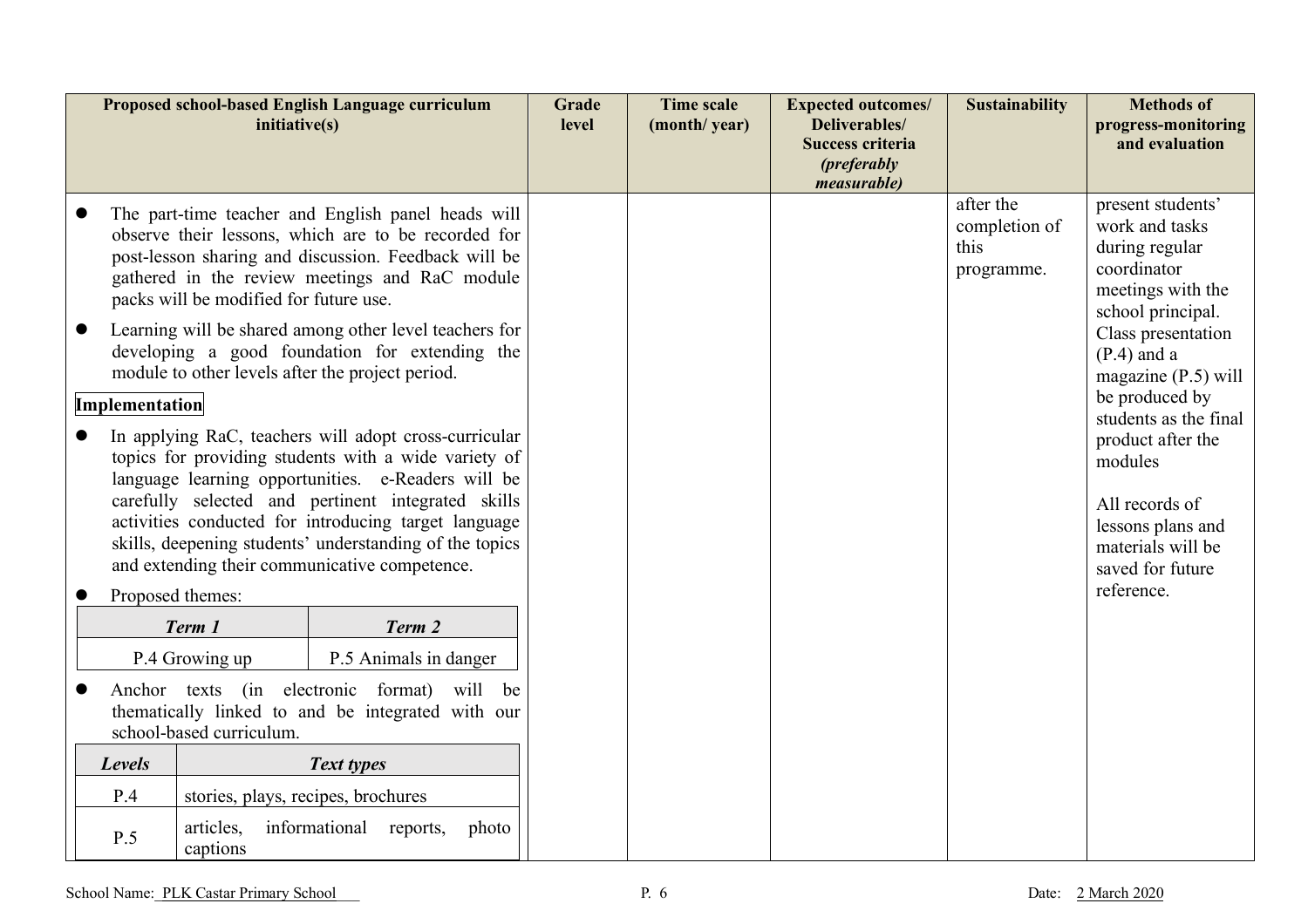| Proposed school-based English Language curriculum<br>initiative(s) |                                                                                                                                                                                                                                                                                                                                                                                              |                                                                                                                                                                                                                                                    | Grade<br>level | <b>Time scale</b><br>(month/year) | <b>Expected outcomes/</b><br>Deliverables/<br><b>Success criteria</b><br>( <i>preferably</i><br>measurable) | <b>Sustainability</b> | <b>Methods of</b><br>progress-monitoring<br>and evaluation |
|--------------------------------------------------------------------|----------------------------------------------------------------------------------------------------------------------------------------------------------------------------------------------------------------------------------------------------------------------------------------------------------------------------------------------------------------------------------------------|----------------------------------------------------------------------------------------------------------------------------------------------------------------------------------------------------------------------------------------------------|----------------|-----------------------------------|-------------------------------------------------------------------------------------------------------------|-----------------------|------------------------------------------------------------|
|                                                                    |                                                                                                                                                                                                                                                                                                                                                                                              | Purchase of books                                                                                                                                                                                                                                  |                |                                   |                                                                                                             |                       |                                                            |
|                                                                    | Interactive features of the e-books and videos<br>will motivate and engage students in the class<br>discussions. We will purchase 6 e-books per<br>level for P.4 and P.5 (a total of 12), covering a<br>broad range of topics, genres and text types. At<br>least two e-books will be covered in class and the<br>remaining titles of 2 grade levels will be used for<br>home reading tasks. |                                                                                                                                                                                                                                                    |                |                                   |                                                                                                             |                       |                                                            |
|                                                                    |                                                                                                                                                                                                                                                                                                                                                                                              | The following criteria will be attended to while<br>selecting the titles:                                                                                                                                                                          |                |                                   |                                                                                                             |                       |                                                            |
|                                                                    | ❖                                                                                                                                                                                                                                                                                                                                                                                            | Alignment with the core English Language<br>Curriculum                                                                                                                                                                                             |                |                                   |                                                                                                             |                       |                                                            |
|                                                                    | ❖                                                                                                                                                                                                                                                                                                                                                                                            | Students' reading levels                                                                                                                                                                                                                           |                |                                   |                                                                                                             |                       |                                                            |
|                                                                    | ❖                                                                                                                                                                                                                                                                                                                                                                                            | Language use                                                                                                                                                                                                                                       |                |                                   |                                                                                                             |                       |                                                            |
|                                                                    | ❖                                                                                                                                                                                                                                                                                                                                                                                            | Typicality of the texts used                                                                                                                                                                                                                       |                |                                   |                                                                                                             |                       |                                                            |
|                                                                    | ❖                                                                                                                                                                                                                                                                                                                                                                                            | Level of difficulty of the texts                                                                                                                                                                                                                   |                |                                   |                                                                                                             |                       |                                                            |
|                                                                    | ❖                                                                                                                                                                                                                                                                                                                                                                                            | Built-in interactive features as well as audio<br>and visual features                                                                                                                                                                              |                |                                   |                                                                                                             |                       |                                                            |
|                                                                    | ❖                                                                                                                                                                                                                                                                                                                                                                                            | Reading pace                                                                                                                                                                                                                                       |                |                                   |                                                                                                             |                       |                                                            |
|                                                                    | ❖                                                                                                                                                                                                                                                                                                                                                                                            | Support for independent and further reading                                                                                                                                                                                                        |                |                                   |                                                                                                             |                       |                                                            |
|                                                                    |                                                                                                                                                                                                                                                                                                                                                                                              | We will conduct proper procurement exercises<br>before purchasing the learning and teaching<br>resources. Our school should be able to use all<br>features of the newly-purchased books after the<br>project year without having to pay additional |                |                                   |                                                                                                             |                       |                                                            |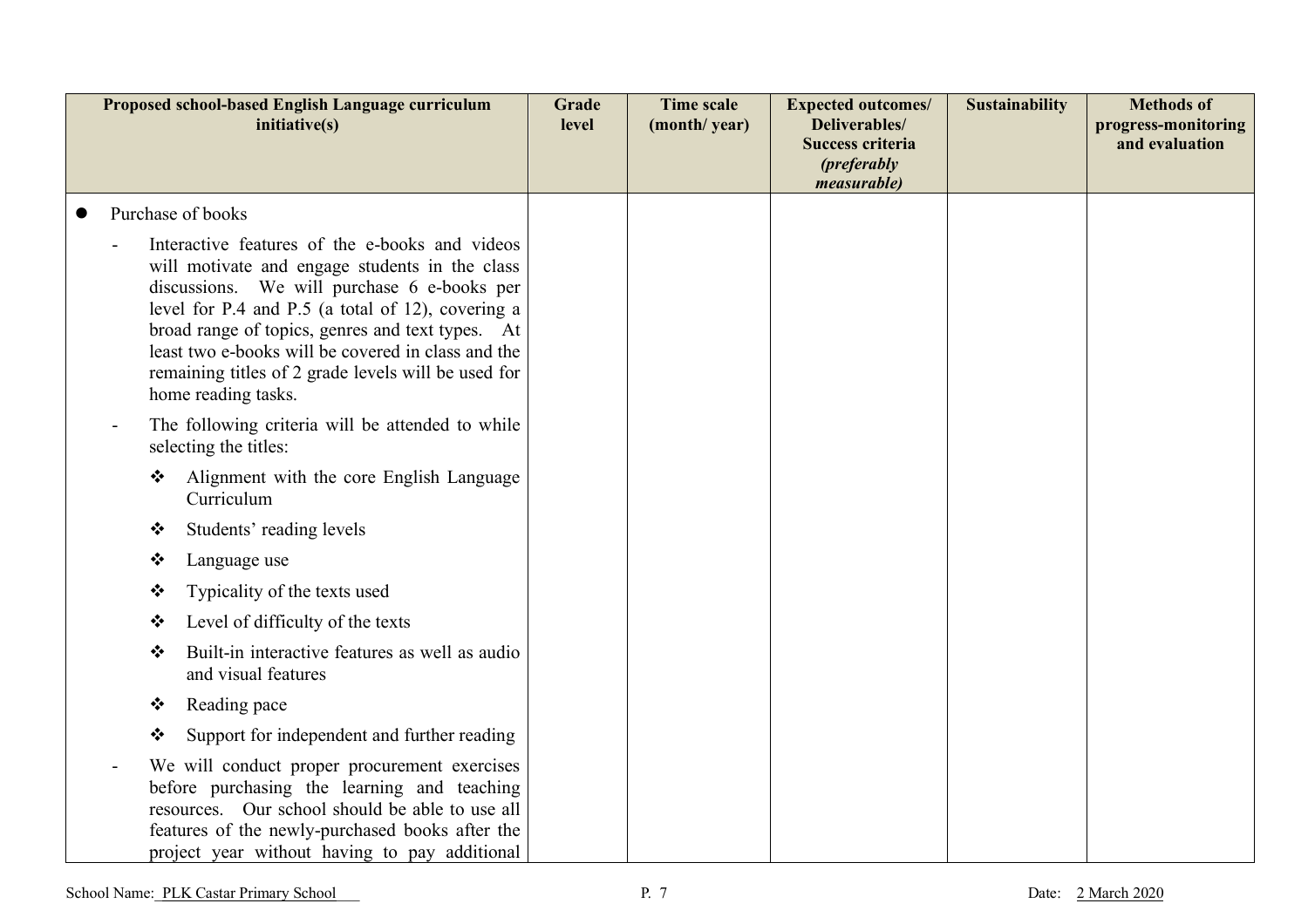| Proposed school-based English Language curriculum<br>initiative(s)                                                                                                                                                                                                                                                                          | Grade<br>level | <b>Time scale</b><br>(month/year) | <b>Expected outcomes/</b><br>Deliverables/<br><b>Success criteria</b><br>( <i>preferably</i><br><i>measurable</i> ) | <b>Sustainability</b> | <b>Methods of</b><br>progress-monitoring<br>and evaluation |
|---------------------------------------------------------------------------------------------------------------------------------------------------------------------------------------------------------------------------------------------------------------------------------------------------------------------------------------------|----------------|-----------------------------------|---------------------------------------------------------------------------------------------------------------------|-----------------------|------------------------------------------------------------|
| cost.                                                                                                                                                                                                                                                                                                                                       |                |                                   |                                                                                                                     |                       |                                                            |
| School will own the copyright of the<br>newly-developed RaC materials.                                                                                                                                                                                                                                                                      |                |                                   |                                                                                                                     |                       |                                                            |
| Target reading skills                                                                                                                                                                                                                                                                                                                       |                |                                   |                                                                                                                     |                       |                                                            |
| Prediction                                                                                                                                                                                                                                                                                                                                  |                |                                   |                                                                                                                     |                       |                                                            |
| Skimming to comprehend views                                                                                                                                                                                                                                                                                                                |                |                                   |                                                                                                                     |                       |                                                            |
| Word attack skills                                                                                                                                                                                                                                                                                                                          |                |                                   |                                                                                                                     |                       |                                                            |
| Critical reading                                                                                                                                                                                                                                                                                                                            |                |                                   |                                                                                                                     |                       |                                                            |
| Focus for each target level:                                                                                                                                                                                                                                                                                                                |                |                                   |                                                                                                                     |                       |                                                            |
| For P.4, we will focus more on improving<br>students' speaking skills through reading.<br>Lesson activities will include role play, skits and<br>class presentations.                                                                                                                                                                       |                |                                   |                                                                                                                     |                       |                                                            |
| For P.5, we will focus more on teaching students'<br>reading skills and expanding their exposure to<br>various cross-curricular texts. We will adopt a<br>project-based learning approach and use e-books<br>to introduce the topic and subject knowledge.<br>Learning activities include research, discussions<br>and magazine production. |                |                                   |                                                                                                                     |                       |                                                            |
| A variety of e-Learning tools such as Google Form<br>and <i>Kahoots</i> ! will be used to check understanding and<br>collect feedback.                                                                                                                                                                                                      |                |                                   |                                                                                                                     |                       |                                                            |
| Descriptions of proposed modules                                                                                                                                                                                                                                                                                                            |                |                                   |                                                                                                                     |                       |                                                            |
| Term 1: P.4 Growing up                                                                                                                                                                                                                                                                                                                      |                |                                   |                                                                                                                     |                       |                                                            |
| Students watch a video about healthy and<br>❖                                                                                                                                                                                                                                                                                               |                |                                   |                                                                                                                     |                       |                                                            |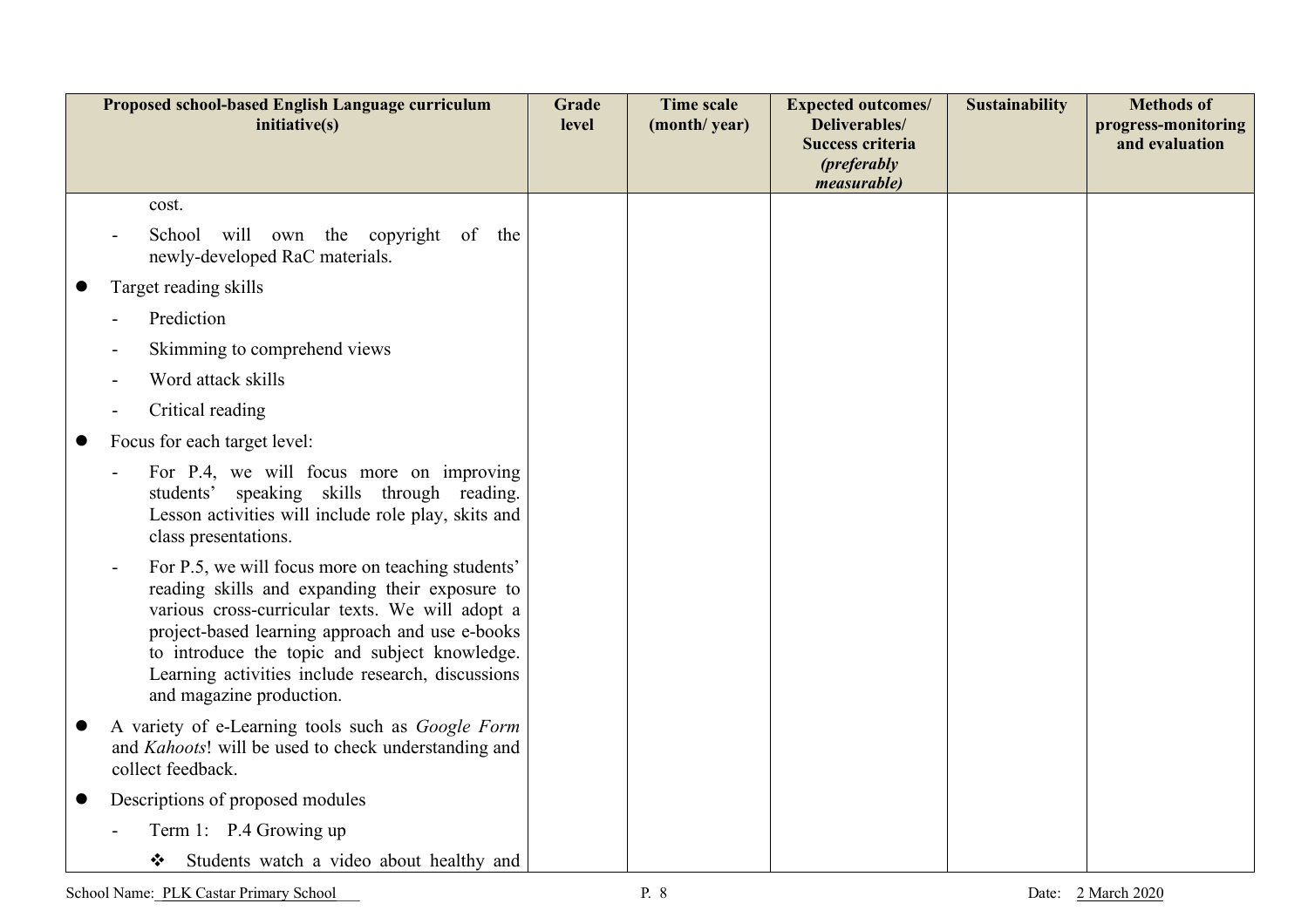| Proposed school-based English Language curriculum<br>initiative(s) |                                                                                                                                                                                                                                                                                        |                                        | Grade<br>level | <b>Time scale</b><br>(month/year) | <b>Expected outcomes/</b><br>Deliverables/<br><b>Success criteria</b><br>( <i>preferably</i><br>measurable) | <b>Sustainability</b> | <b>Methods of</b><br>progress-monitoring<br>and evaluation |
|--------------------------------------------------------------------|----------------------------------------------------------------------------------------------------------------------------------------------------------------------------------------------------------------------------------------------------------------------------------------|----------------------------------------|----------------|-----------------------------------|-------------------------------------------------------------------------------------------------------------|-----------------------|------------------------------------------------------------|
|                                                                    | survey.                                                                                                                                                                                                                                                                                | unhealthy habits and complete a Google |                |                                   |                                                                                                             |                       |                                                            |
|                                                                    | Healthy and Unhealthy Habits                                                                                                                                                                                                                                                           |                                        |                |                                   |                                                                                                             |                       |                                                            |
|                                                                    | $Yw - 8$                                                                                                                                                                                                                                                                               | https://www.youtube.com/watch?v=1G2f64 |                |                                   |                                                                                                             |                       |                                                            |
| ❖                                                                  | Teachers present survey findings in class<br>and preview the module tasks.                                                                                                                                                                                                             |                                        |                |                                   |                                                                                                             |                       |                                                            |
| $\frac{1}{2}$                                                      | Shared/Guided reading activities on a story<br>about an unhealthy boy and a brochure<br>about the importance of proper lifestyle<br>choices will be conducted for introducing<br>target reading skills, lexical sets (teenage<br>health) and grammar structures (e.g. modal<br>verbs). |                                        |                |                                   |                                                                                                             |                       |                                                            |
| ❖                                                                  | Teachers revisit the survey findings and<br>asks students to put up a 5-minute skit about<br>a child with one of the following unhealthy<br>habits and the problems it induces:                                                                                                        |                                        |                |                                   |                                                                                                             |                       |                                                            |
| <b>Habits</b>                                                      | <b>Examples</b>                                                                                                                                                                                                                                                                        | <b>Problems induced</b>                |                |                                   |                                                                                                             |                       |                                                            |
| Sleeping                                                           | Staying up<br>late                                                                                                                                                                                                                                                                     | Weakened immunity                      |                |                                   |                                                                                                             |                       |                                                            |
| Eating                                                             | Pick eating                                                                                                                                                                                                                                                                            | Malnutrition                           |                |                                   |                                                                                                             |                       |                                                            |
| Personal<br>grooming                                               | Not bathing<br>regularly                                                                                                                                                                                                                                                               | Skin conditions                        |                |                                   |                                                                                                             |                       |                                                            |
| Exercise                                                           | Sedentary<br>lifestyle                                                                                                                                                                                                                                                                 | Obesity                                |                |                                   |                                                                                                             |                       |                                                            |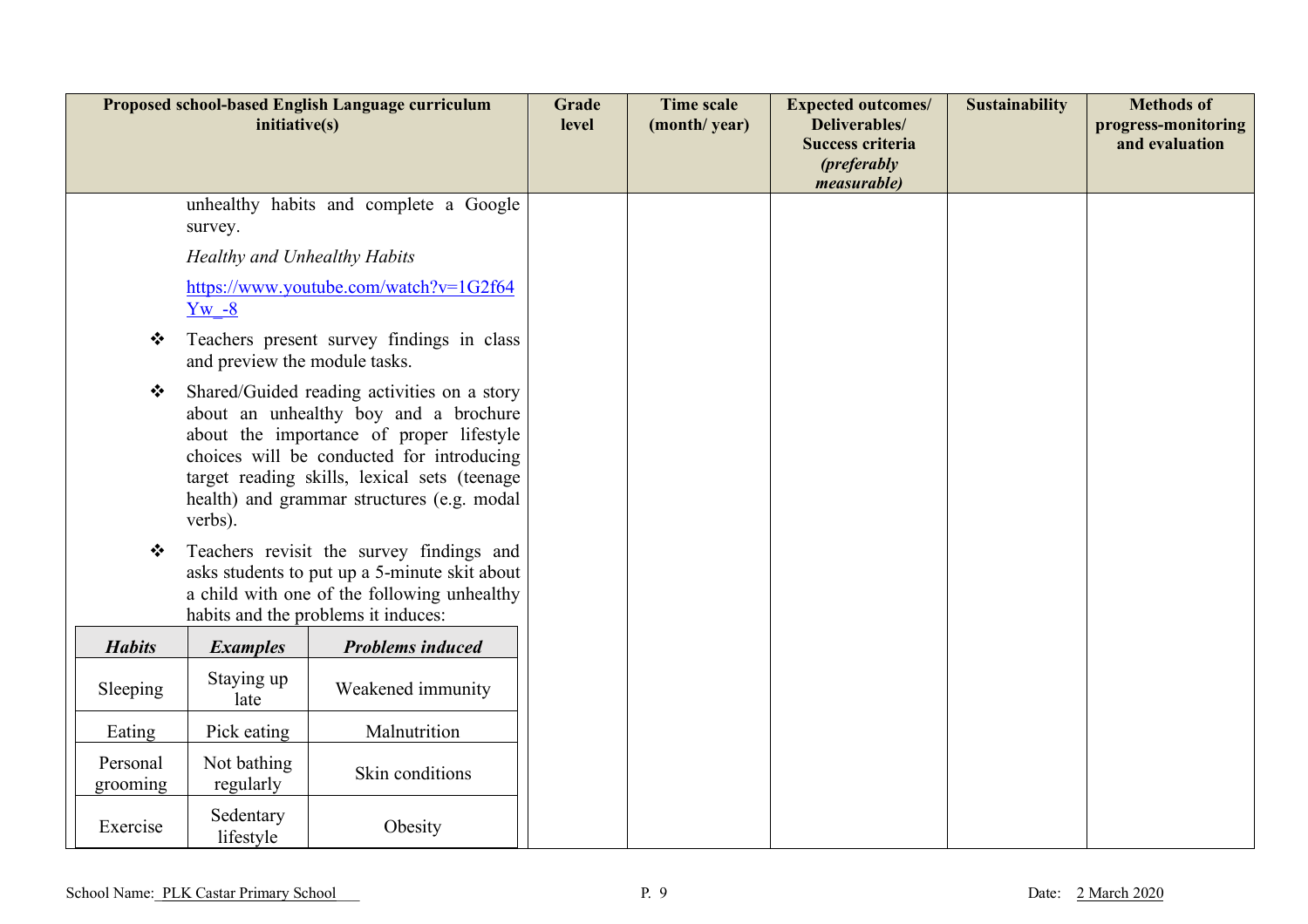| Proposed school-based English Language curriculum<br>initiative(s) |                                                                                                                                                     |                                                                                       | Grade<br>level | <b>Time scale</b><br>(month/year) | <b>Expected outcomes/</b><br>Deliverables/<br><b>Success criteria</b><br>( <i>preferably</i><br><i>measurable</i> ) | <b>Sustainability</b> | <b>Methods of</b><br>progress-monitoring<br>and evaluation |
|--------------------------------------------------------------------|-----------------------------------------------------------------------------------------------------------------------------------------------------|---------------------------------------------------------------------------------------|----------------|-----------------------------------|---------------------------------------------------------------------------------------------------------------------|-----------------------|------------------------------------------------------------|
| Study                                                              | Cramming                                                                                                                                            | Not able to concentrate<br>during the day time                                        |                |                                   |                                                                                                                     |                       |                                                            |
| Relationship                                                       | <b>Bullying</b>                                                                                                                                     | <b>Emotional problems</b>                                                             |                |                                   |                                                                                                                     |                       |                                                            |
| ❖                                                                  | Teachers introduce the basics of script<br>writing:                                                                                                 |                                                                                       |                |                                   |                                                                                                                     |                       |                                                            |
|                                                                    | Building up the character<br>ப                                                                                                                      |                                                                                       |                |                                   |                                                                                                                     |                       |                                                            |
|                                                                    | Setting the scene<br>$\Box$                                                                                                                         |                                                                                       |                |                                   |                                                                                                                     |                       |                                                            |
|                                                                    | Planning the plot<br>□                                                                                                                              |                                                                                       |                |                                   |                                                                                                                     |                       |                                                            |
|                                                                    | Writing dialogues<br>$\Box$                                                                                                                         |                                                                                       |                |                                   |                                                                                                                     |                       |                                                            |
| ❖                                                                  | Students put up the performances in class<br>and each group should give suggestions on<br>what the characters should do to rectify the<br>problems. |                                                                                       |                |                                   |                                                                                                                     |                       |                                                            |
| Term 2: P.5 Animals in danger                                      |                                                                                                                                                     |                                                                                       |                |                                   |                                                                                                                     |                       |                                                            |
| ❖                                                                  | Students watch a cartoon about endangered<br>species and complete a <i>Kahoot!</i> quiz.                                                            |                                                                                       |                |                                   |                                                                                                                     |                       |                                                            |
|                                                                    |                                                                                                                                                     | Endangered and Extinct Animals   Video for<br>Kids   Rare Extinct Animals Video       |                |                                   |                                                                                                                     |                       |                                                            |
|                                                                    | 0JlvW8                                                                                                                                              | https://www.youtube.com/watch?v=RBdLF                                                 |                |                                   |                                                                                                                     |                       |                                                            |
| ❖                                                                  | about endangered species.                                                                                                                           | Teachers preview the project-based learning<br>module – production of a mini-magazine |                |                                   |                                                                                                                     |                       |                                                            |
| ❖                                                                  |                                                                                                                                                     | Shared/Guided reading activities on news<br>reports and articles about endangered     |                |                                   |                                                                                                                     |                       |                                                            |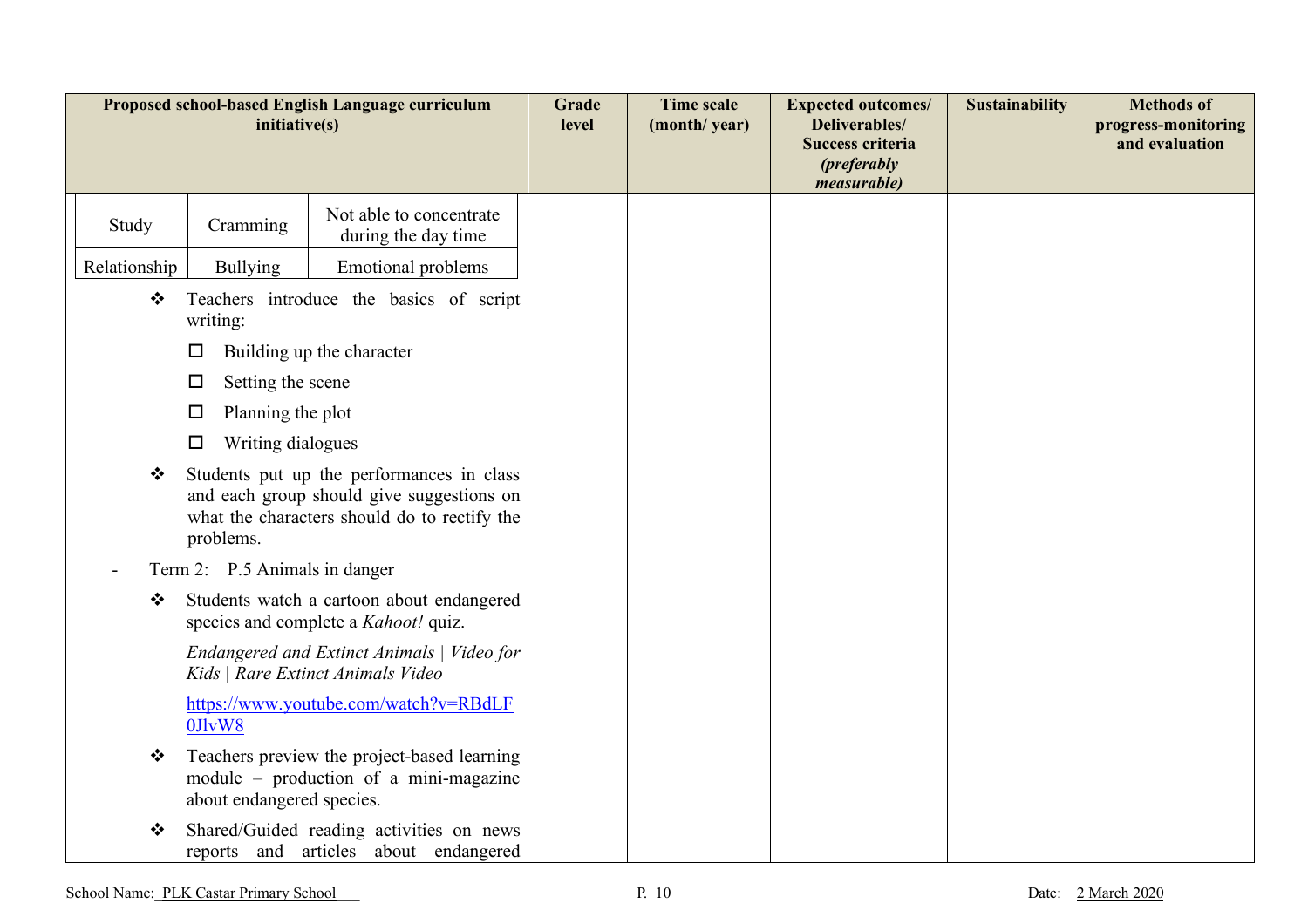| Proposed school-based English Language curriculum<br>initiative(s) |                                                                                                                                                          | Grade<br>level | <b>Time scale</b><br>(month/year) | <b>Expected outcomes/</b><br>Deliverables/<br>Success criteria<br>( <i>preferably</i><br>measurable) | <b>Sustainability</b> | <b>Methods of</b><br>progress-monitoring<br>and evaluation |
|--------------------------------------------------------------------|----------------------------------------------------------------------------------------------------------------------------------------------------------|----------------|-----------------------------------|------------------------------------------------------------------------------------------------------|-----------------------|------------------------------------------------------------|
|                                                                    | species for introducing target reading skills,<br>lexical set and grammar structures (e.g. use<br>of connectives).                                       |                |                                   |                                                                                                      |                       |                                                            |
| ❖                                                                  | Students get into groups and collect the<br>following information about an endangered<br>species:                                                        |                |                                   |                                                                                                      |                       |                                                            |
|                                                                    | Origins<br>□                                                                                                                                             |                |                                   |                                                                                                      |                       |                                                            |
|                                                                    | Causes<br>□                                                                                                                                              |                |                                   |                                                                                                      |                       |                                                            |
|                                                                    | Problems<br>□                                                                                                                                            |                |                                   |                                                                                                      |                       |                                                            |
|                                                                    | Ways to save them<br>□                                                                                                                                   |                |                                   |                                                                                                      |                       |                                                            |
|                                                                    | Photos<br>$\Box$                                                                                                                                         |                |                                   |                                                                                                      |                       |                                                            |
| ❖                                                                  | Teachers introduce the basics of magazine<br>production.                                                                                                 |                |                                   |                                                                                                      |                       |                                                            |
|                                                                    | Structures (introduction, main body<br>$\Box$<br>and closing)                                                                                            |                |                                   |                                                                                                      |                       |                                                            |
|                                                                    | Layout (e.g. captions for images,<br>$\Box$<br>photos and headline)                                                                                      |                |                                   |                                                                                                      |                       |                                                            |
|                                                                    | Language (use of simple present and<br>$\Box$<br>future)                                                                                                 |                |                                   |                                                                                                      |                       |                                                            |
| ❖                                                                  | Students give presentations about their<br>products to their peers and their work will<br>be displayed in the classrooms and on the<br>English Fun Days. |                |                                   |                                                                                                      |                       |                                                            |